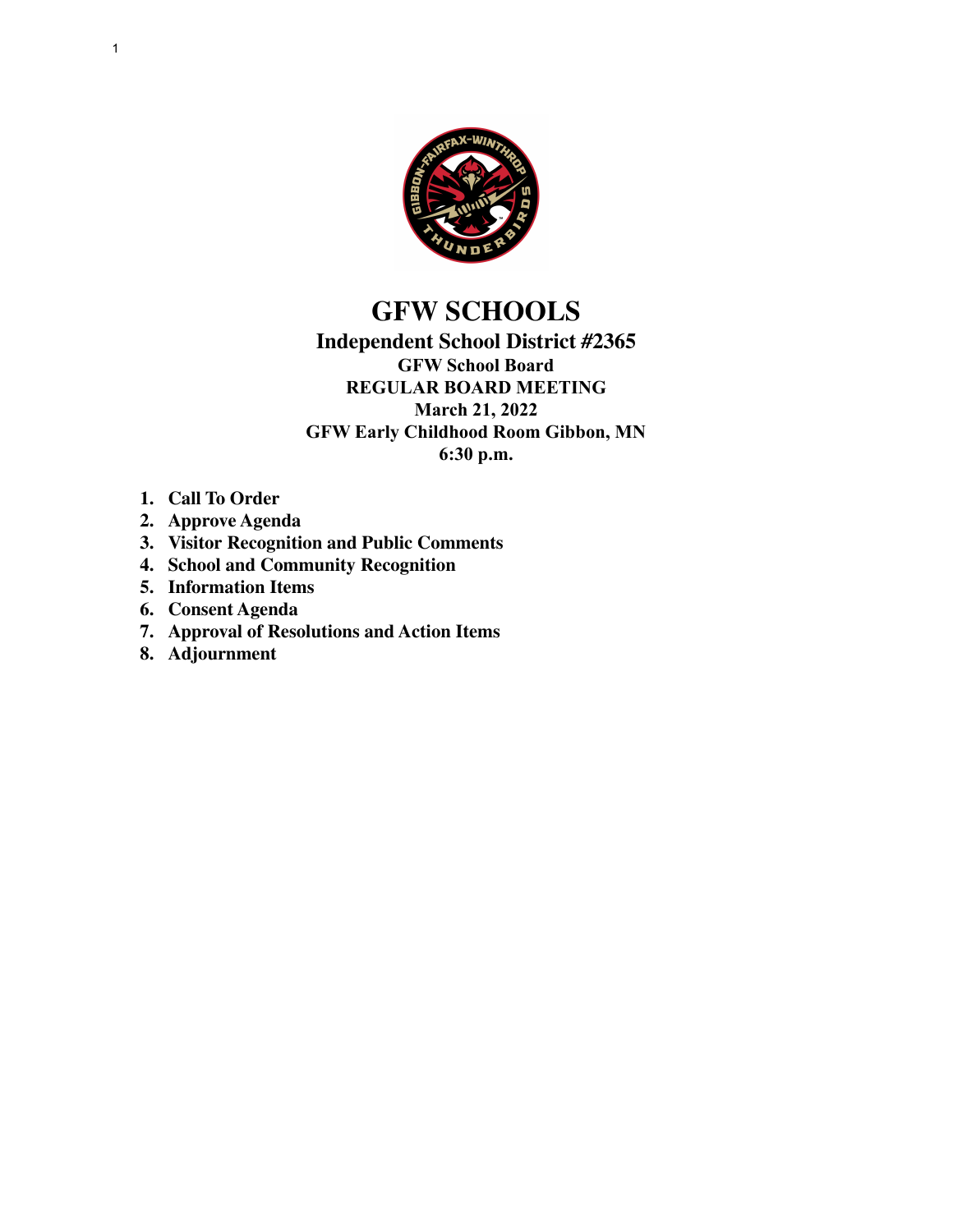

# **GFW SCHOOLS**

#### **Independent School District #2365 GFW School Board**

## **REGULAR BOARD MEETING March 21, 2022 GFW Early Childhood Room Gibbon, MN**

**6:30 p.m.**

- **1. Call To Order**
- **2. Approve Agenda (Action Required)**
- **3. Visitor Recognition and Public Comments**
- **4. School and Community Recognition**
	- a. The GFW Community
- **5. Information Items**
	- a. Superintendent Report
		- i. Karen Schulte Standards Alignment and Curriculum Review
		- ii. GFW Signage Update
		- iii. Communications Plan Update
		- iv. Workforce Development Advisory Committee
		- v. Registration Update<br>vi. Meetings with State
		- Meetings with State and Federal Legislators
	- b. MS/HS and Elementary School Principal Reports
	- c. Dashir Report
	- d. School Board Representative
	- e. Board Reports
		- i. MSHSL
		- ii. River Bend District
		- iii. Community Education
		- iv. Early Childhood Family Education
		- v. MSBA Legislative Liaison
		- vi. Sibley County Children's Collaborative
		- vii. Thunderbird Foundation
		- viii. Certified Staff Negotiations
		- ix. Classified and Bus Drivers Negotiations
		- x. Administrative Negotiations
		- xi. Q-Comp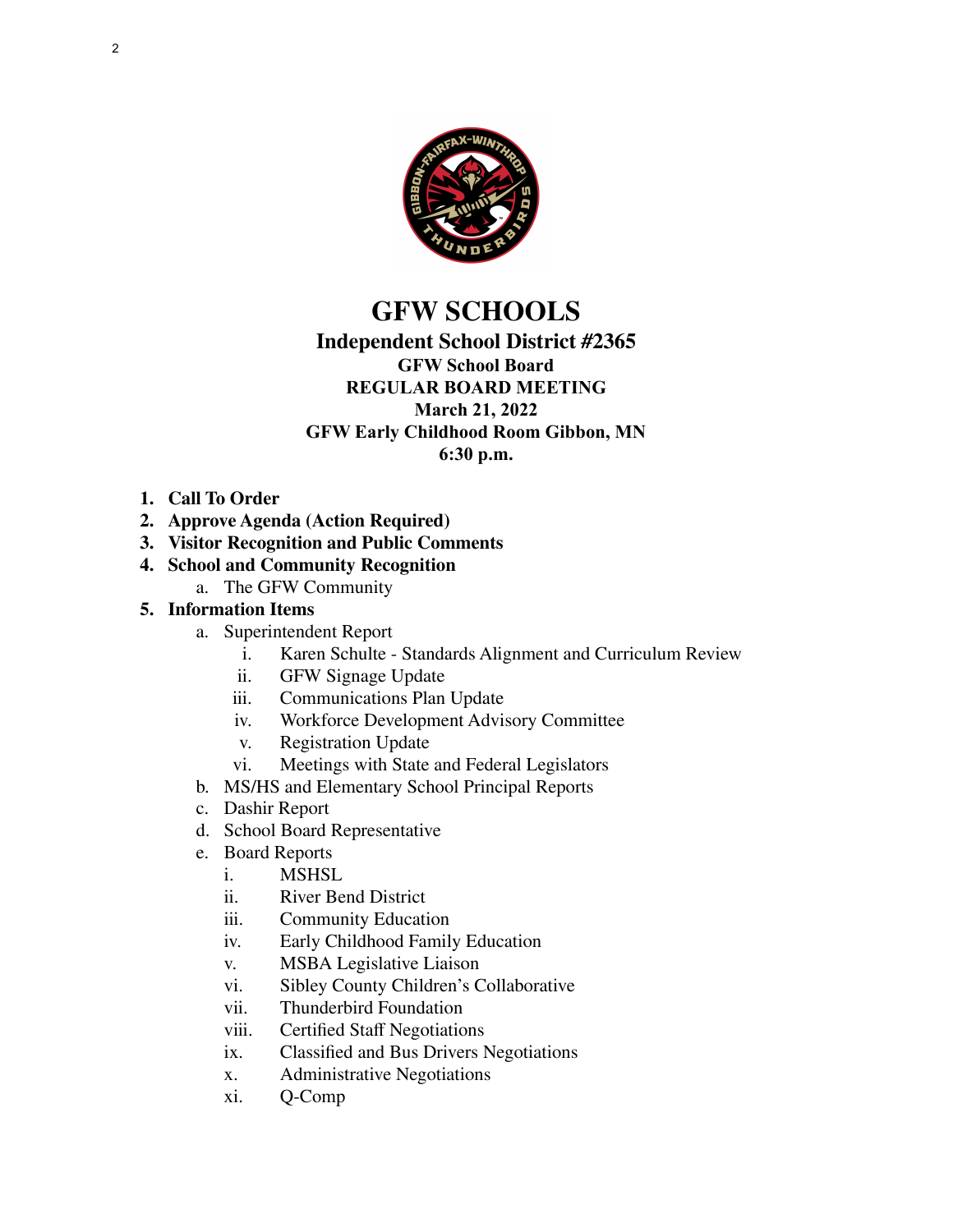- xii. Activity Committee
- xiii. Facilities Committee
- xiv. Finance Committee
- xv. Personnel Committee
- xvi. Board Development Committee
- f. Business Services
- g. Athletics/Activities

### **6. Consent Agenda (Action Required)**

- a. Approval of Regular Board Meeting Minutes, February 22, 2022
- b. Approval of Finance Report (Board Summary, Monthly Budget Report)
- c. Approval of Disbursements (Payment Register)
- d. Approval of Activity Account Review
- e. Approval of Personnel
	- i. Hires
		- 1. Jeff Seehafer, Head Baseball Coach
		- 2. Kris Swenson, B Squad Baseball Coach
	- ii. Resignations
		- 1. Certified
			- a.
		- 2. Classified
			- a.
		- 3. Bus Drivers
		- a. 4. Other
			- a.
			-
	- iii. Retirements
		- 1. Certified
			- a. Maren Briard, Elementary Teacher, Effective June 3, 2022
			- b. Sharon Serfling, Literacy Coach, Effective June 3, 2022
		- 2. Classified Retirements
		- 3. Bus Retirements
		- 4. Other
	- iv. Leaves
		- 1. Certified Leaves
			- a. Mirinda Goblish FMLA 5/5/2022
		- 2. Classified Leaves
		- 3. Administrative Leaves
		- 4. Other Leaves
	- v. Transfers
	- vi. Overload Julissa Taveras Eff 1/24/22 6/3/22
	- vii. Independent Contracts
		- 1. Ruben Valdez Contract

## **7. Approval of Resolutions and Action Items**

- a. Board Development Work Session
- b. Action Item: Certified Seniority List **(Attachment)**